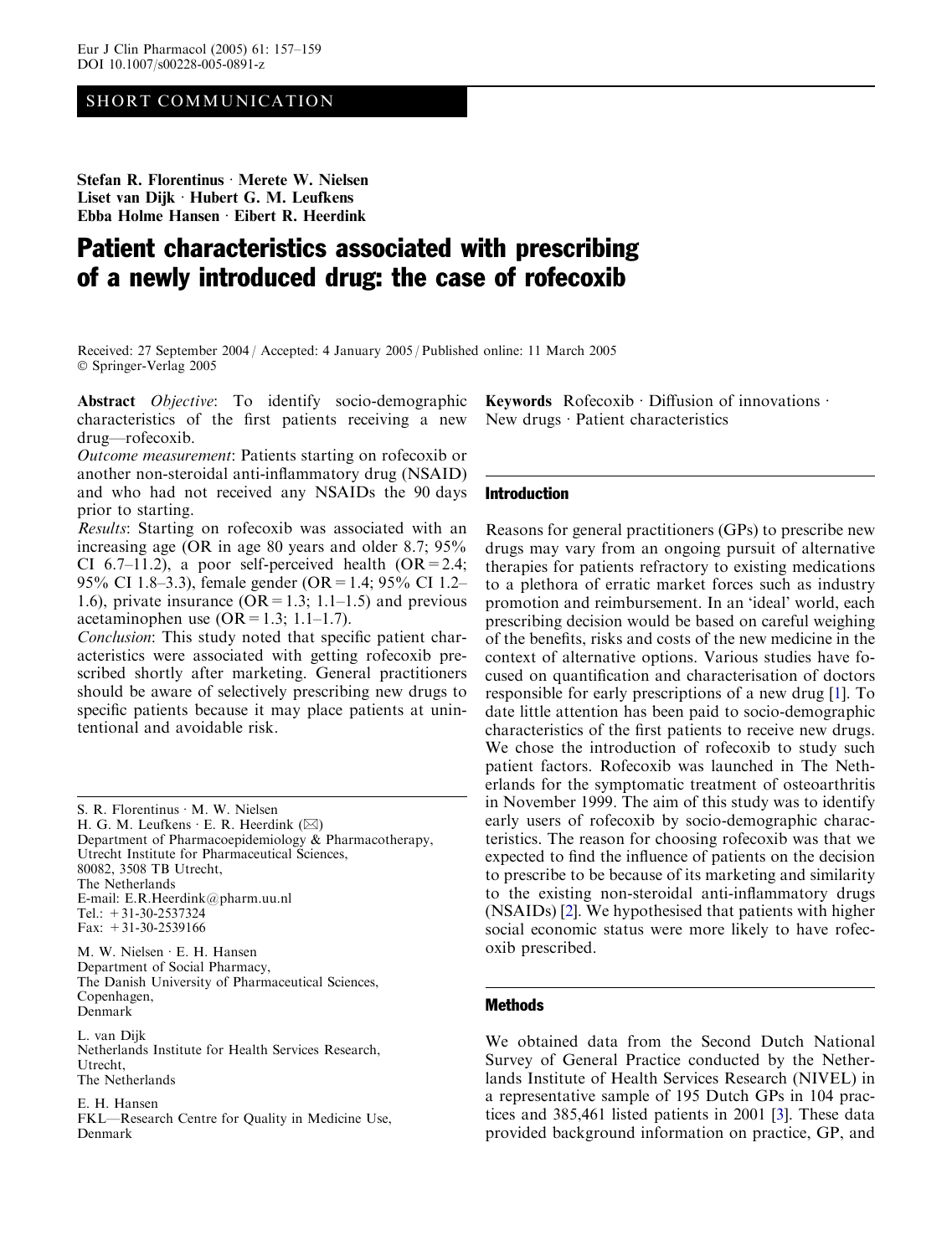patient level, including prescription data. Patient data included socio-demographic factors such as educational status, type of insurance and self-reported health. Patients were asked to rank their health on a five-point scale ranging from 'very bad' to 'very good'. For educational status, we used the highest completed level of education.

The prescription database contained 57,381 NSAID users. We compared the starters on rofecoxib  $(n=954)$ with patients starting on other non-selective cyclo-oxygenase inhibitor NSAIDs  $(n=25,231)$ . Starters were defined as patients who had not received a prescription for a NSAID during the 90 days prior to starting on either rofecoxib or another NSAID.

Logistic regression was applied to estimate the prevalence odds ratios (including 95% CI) of characteristics in patients starting on rofecoxib compared with patients starting other NSAIDs.

## **Results**

In total, 99 GPs working in 101 practices prescribed rofecoxib during the study period. We noted that rofecoxib starters were more likely to be elderly [OR for those aged 80 years and older 8.7 (6.7–11.2) and patients with a poor self-perceived health (OR 2.4; 1.8–3.3)]. Furthermore, rofecoxib starters were more frequently female (OR 1.4;  $95\%$  CI 1.2–1.6), privately insured (OR

 $=$  1.3; 1.1–1.5) or previous acetaminophen users  $(OR = 1.3; 1.1-1.7)$ . Moreover, start of treatment with rofecoxib was also seen more frequently in patients with a higher education, although this association diminished after adjustment for other variables (Table 1).

## **Discussion**

Immediately following product launch, the diffusion of rofecoxib among prescribers showed a steep adoption curve. There has been ample public debate about the effectiveness and safety of rofecoxib. Concerns regarding cardiovascular safety in high-risk patients, in particular in the elderly with poor health and other co-morbidity, have evolved [\[4](#page-2-0)]. However, our data show that rofecoxib was preferentially prescribed to such patients. In previous studies, we have identified patterns of 'channelling' of NSAIDs in susceptible patients as threats to patient safety [[5\]](#page-2-0). Industry promotion of the preferable profile of the new drug, in particular for patients with a poor re-sponse to existing therapies, is an important factor [[6\]](#page-2-0). Although direct-to-consumer advertisement is prohibited in The Netherlands, the role of patients should not be underestimated. GPs have reported that patients often request rofecoxib in particular [\[6](#page-2-0)]. Our data show that private insurance is associated with receiving rofecoxib, but this only partly supports our hypothesis about patients with a higher social economic status

|                               | Rofecoxib starters<br>$(n=954)$ |            | <b>NSAID</b> starters<br>$(n=25,231)$ |            | Crude OR $(95\% \text{ CI})$ | Adjusted OR $(95\% \text{ CI})^4$ |
|-------------------------------|---------------------------------|------------|---------------------------------------|------------|------------------------------|-----------------------------------|
|                               | No.                             | Percentage | No.                                   | Percentage |                              |                                   |
| Gender                        |                                 |            |                                       |            |                              |                                   |
| Male                          | 321                             | 33.6       | 11,303                                | 44.8       | 1.0                          | 1.0                               |
| Female                        | 633                             | 66.4       | 13,928                                | 55.2       | $1.6(1.4-1.8)$               | $1.4(1.2-1.6)$                    |
| Age (years)                   |                                 |            |                                       |            |                              |                                   |
| $25 - 44$                     | 140                             | 14.7       | 10,543                                | 41.8       | 1.0                          | 1.0                               |
| $45 - 64$                     | 355                             | 37.2       | 9,985                                 | 39.6       | $2.7(2.2-3.3)$               | $2.5(2.0-3.0)$                    |
| $65 - 79$                     | 309                             | 32.4       | 3,706                                 | 14.7       | $6.3(5.1-7.7)$               | $5.5(4.4-6.8)$                    |
| $80 + \text{years}$           | 150                             | 15.7       | 997                                   | 4.0        | $11.3(8.9-14.4)$             | $8.7(6.7-11.2)$                   |
| Insurance                     |                                 |            |                                       |            |                              |                                   |
| Public                        | 668                             | 70.0       | 18,496                                | 73.3       | 1.0                          | 1.0                               |
| Private                       | 286                             | 30.0       | 6,735                                 | 26.7       | $1.2(1.0-1.4)$               | $1.3(1.1-1.5)$                    |
| <b>Educational</b> status     |                                 |            |                                       |            |                              |                                   |
| University                    | 76                              | 8.0        | 2,870                                 | 11.4       | 1.0                          | 1.0                               |
| Secondary school              | 414                             | 43.4       | 1,1641                                | 46.1       | $0.6(0.5-0.7)$               | $1.1(0.9-1.3)$                    |
| None or elementary school     | 261                             | 27.4       | 4,124                                 | 16.3       | $0.4(0.3-0.5)$               | $0.9(0.7-1.2)$                    |
| Unknown                       | 203                             | 21.3       | 6,596                                 | 26.1       | $0.5(0.4-0.6)$               | $1.0(0.7-1.3)$                    |
| Self-reported health          |                                 |            |                                       |            |                              |                                   |
| Good                          | 384                             | 40.3       | 1,3141                                | 52.1       | 1.0                          | 1.0                               |
| Moderate                      | 292                             | 30.6       | 4,255                                 | 16.9       | $2.3(2.0-2.7)$               | $1.7(1.4-2.0)$                    |
| Poor                          | 63                              | 6.6        | 653                                   | 2.6        | $3.3(2.5-4.4)$               | $2.4(1.8-3.3)$                    |
| Unknown                       | 215                             | 22.5       | 7,182                                 | 28.5       | $1.0(0.9-1.2)$               | $1.2(0.9-1.7)$                    |
| Previous use of acetaminophen |                                 |            |                                       |            |                              |                                   |
| N <sub>0</sub>                | 862                             | 90.4       | 24,245                                | 96.1       | 1.0                          | 1.0                               |
| Yes                           | 92                              | 9.6        | 986                                   | 3.9        | $2.6(2.1-3.3)$               | $1.3(1.1-1.7)$                    |

Table 1 Rofecoxib starters compared with other non-steroidal anti-inflammatory drug (NSAID) starters. Prevalence (%) and results of logistic regression analyses expressed as crude and adjusted odds ratios (OR) and 95% confidence intervals (95% CI)

<sup>a</sup>Mutually adjusted